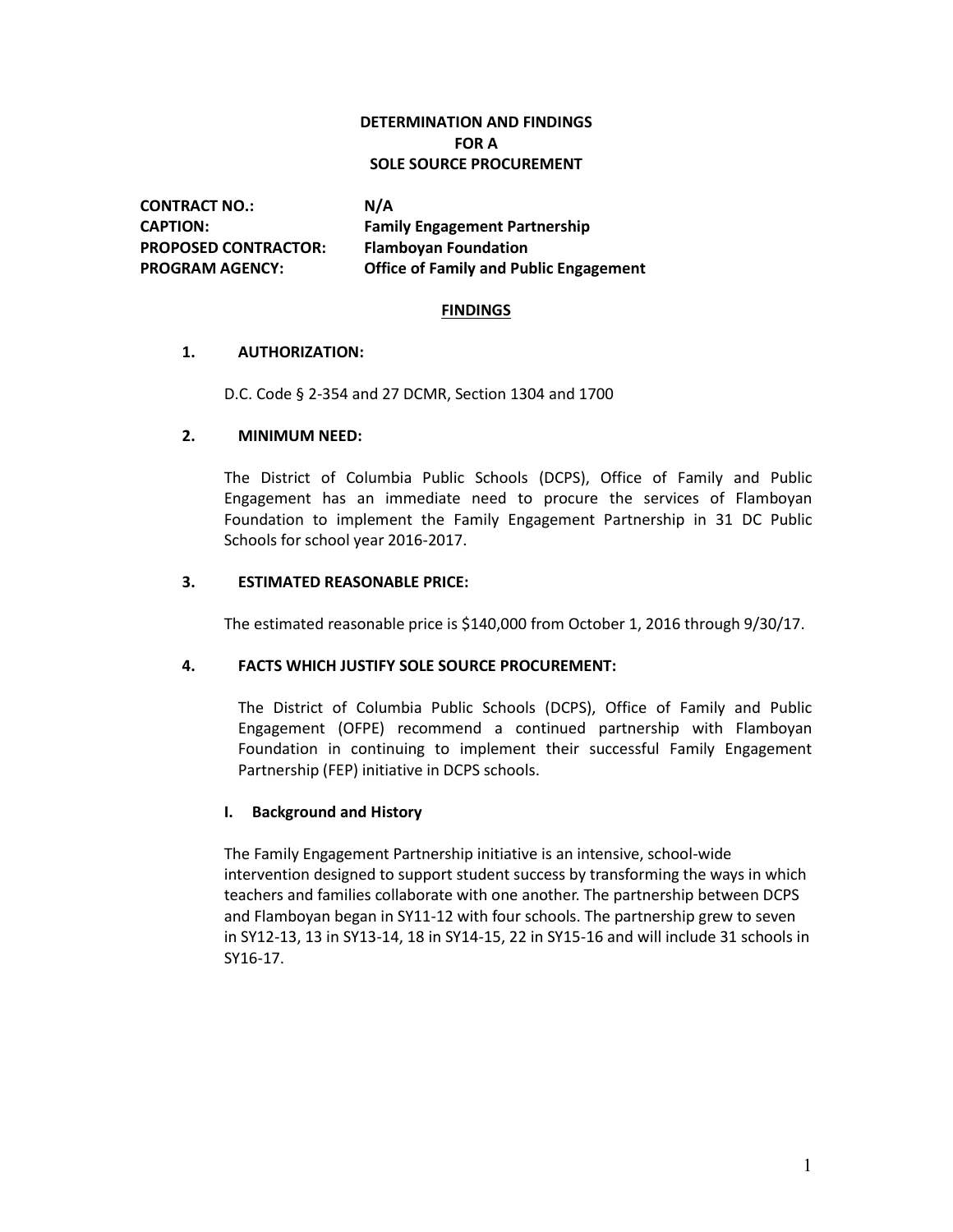| <b>Bancroft Elementary School</b><br>1.  | 17. Langley Elementary School             |
|------------------------------------------|-------------------------------------------|
| <b>Beers Elementary School</b><br>2.     | 18. Marie Reed Elementary School          |
| <b>Brightwood Education Campus</b><br>3. | 19. Maury Elementary School               |
| <b>Brookland Middle School</b><br>4.     | 20. Powell Elementary School              |
| <b>Burrville Elementary School</b><br>5. | 21. Savoy Elementary School               |
| <b>CW Harris Elementary School</b><br>6. | 22. Seaton Elementary School              |
| <b>Drew Elementary School</b><br>7.      | 23. Stanton Elementary School             |
| Eliot-Hine Middle School<br>8.           | 24. Thomas Elementary School              |
| 9.<br><b>Garrison Elementary School</b>  | 25. Truesdell Education Campus            |
| 10. H.D. Cooke Elementary School         | 26. Tubman Elementary School              |
| 11. Hearst Elementary School*1           | 27. Turner Elementary School              |
| 12. J.O. Wilson Elementary School        | 28. Van Ness Elementary School            |
| 13. Jefferson Middle School              | 29. Walter B. Patterson Elementary School |
| 14. Kelly Miller Middle School           | 30. West Education Campus                 |
| 15. Ketcham Elementary School            | 31. Wheatley Education Campus             |
| 16. Kimball Elementary School            |                                           |

#### **Flamboyan Foundation supports the FEP in the following schools:**

## **The Family Engagement Partnership**

The idea behind the FEP is simple: schools – and especially teachers – are the critical ingredient in equipping parents with the confidence, knowledge, and skills to support their child's success. Research shows that what educators do to invite and encourage families' engagement predicts if and how families are involved. Despite their calls for support, educators lack the training and tools to engage families in meaningful ways. The FEP addresses this need by providing intensive principal and teacher capacity-building – from teacher training to school leader coaching and professional development – with a focus on teacher family engagement practices.

## **Project Goals:**

 $\overline{a}$ 

DCPS believes it is important to continue to implement FEP because it helps teachers support and provide the information families need to play five specific roles that matter most for student achievement:

- Communicating high expectations and the importance of education to their child
- Monitoring their child's performance and holding their child accountable
- Supporting their child's learning
- Guiding their child's education to ensure the child is on track for college or career
- Advocating for their child to receive an excellent education

## **Program Highlights & Accomplishments:**

- In School Year 2016-17 the FEP will currently exist in 31 DC Public Schools
- Relationship-Building Home Visits
	- o Teachers are trained and compensated to facilitate home visits

<sup>&</sup>lt;sup>1</sup>Hearst ES will pay for the partnership contribution with private funds raised by the PTA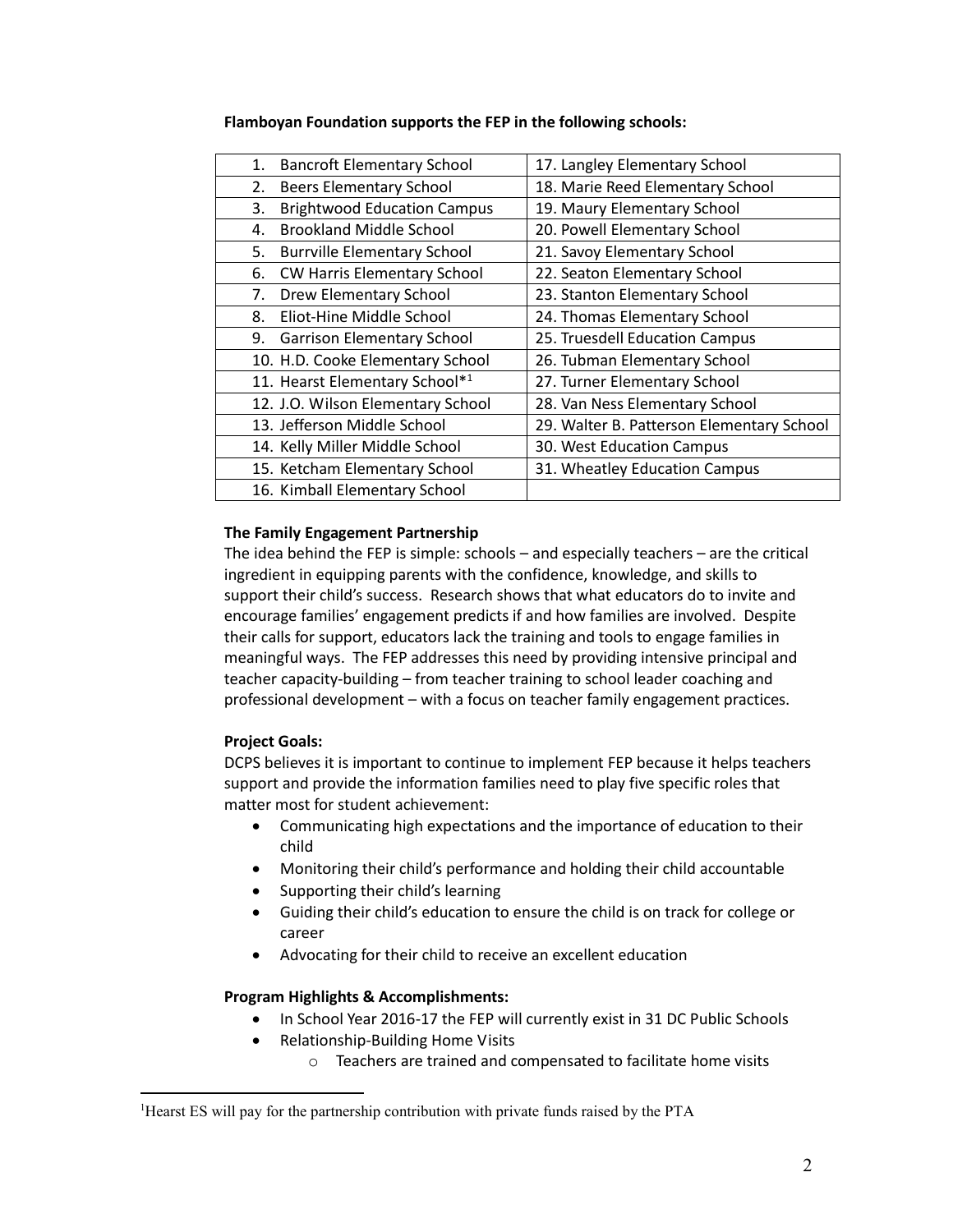- o Visits follow a research-based model, founded in Sacramento, CA Schools
- o Teachers earn \$34 per home visit (teachers pair-up, so each visit costs \$68) in additional compensation.
- o Visits happen outside the DCPS teacher contract hours
- Partnering with Families to Improve Student Academic Success
	- o Once a relationship is built through the home visit, FEP schools provide the information families need to improve their children's educational outcomes
	- o FEP teachers improve their existing parent-teacher conferences, and/or
	- o Pilot a new model of data-driven classroom-level parent teacher conferences called Academic Parent Teacher Teams (APTT)
- DCPS teachers visited the families of over 8,000 students in school year 2015-16 as part of the FEP
- What teachers say about FEP (based on an ongoing Johns Hopkins evaluation of FEP)
	- o 80% say, "FEP helps me improve student achievement outcomes."
	- o 80% say, "FEP helps me improve student engagement."
	- o 75% say, "Home visits make me feel more supported in my work."
- The second round of the Johns Hopkins Evaluation conducted over 2013-2014 school year and looked at data for more than 4,000 students at 12 schools. The study focused on student outcomes and found:
	- o Students whose families received a home visit were absent, on average, 2.7 fewer days than students whose families did not receive a home visit. This difference represents a 24% reduction in school absences.
	- o Students whose families received a home visit had odds of scoring proficient on the TRC that were 1.55 times higher than the odds for similar students who did not receive a home visit.

## **II. Vendor's Unique Qualifications**

The Office of Family and Public Engagement and DCPS believes the Flamboyan Foundation are the sole source partner for the intense level of expertise and philanthropic partnership necessary to provide DCPS principals and teachers with the mindset and skill necessary to shift family engagement culture at the schoollevel. They are uniquely positioned as the sole organization in the country for this partnership with DCPS.

Flamboyan provide expertise in training teachers in Washington, DC to build relationships with families using the Parent Teacher Home Visit Model. They also train teachers to regularly share information with families regarding student academic achievement using an alternate-model Parent Teacher Conference called Academic Parent Teacher Teams.